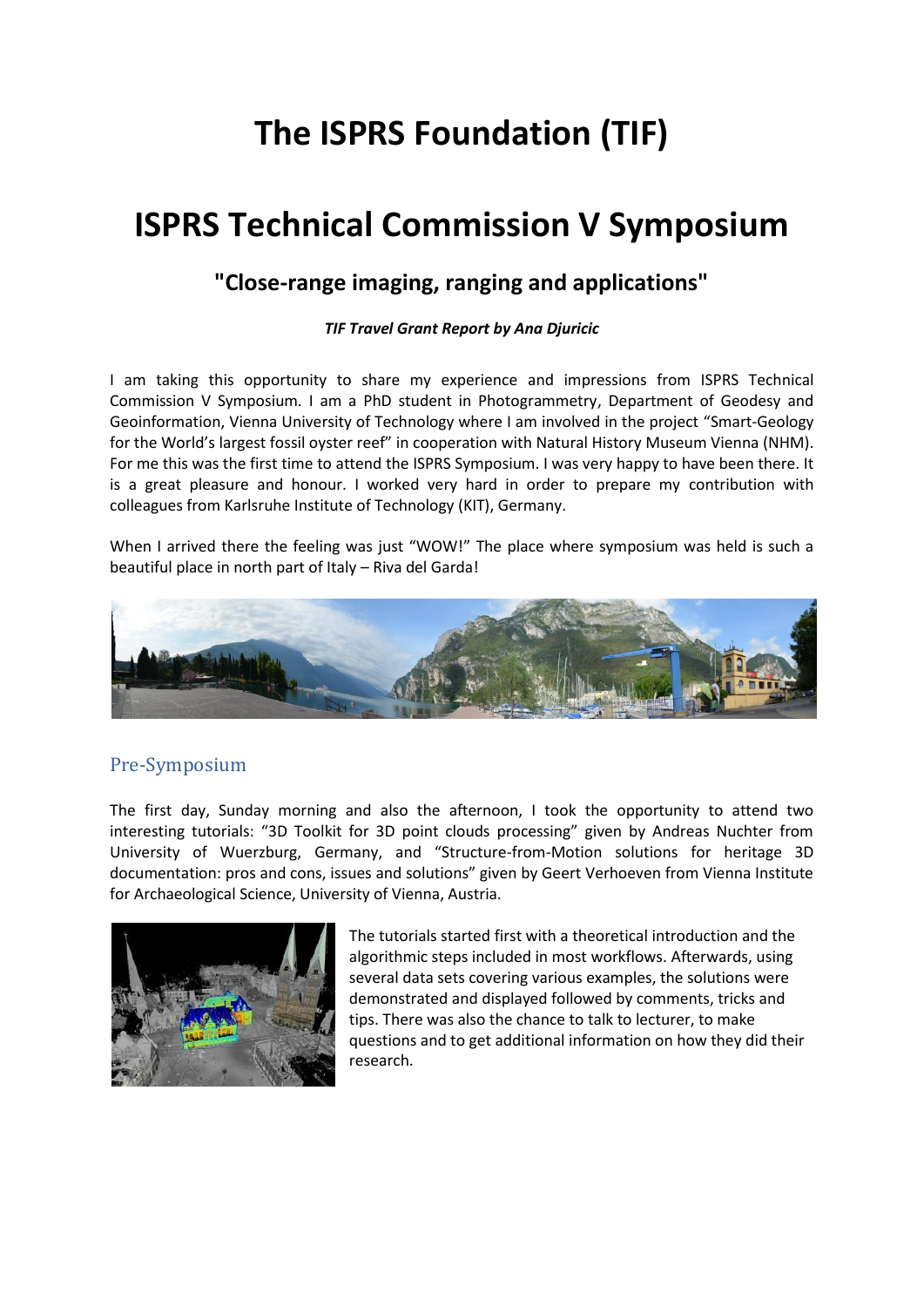### At the Symposium

#### **Opening**

The Symposium is officially opened by Dr Fabio Remondino, Head of research unit 3DOM - 3D Optical Metrology Unit, FBK - Bruno Kessler Foundation. After that, a welcome speech is given by ISPRS General Secretary Christian Heipke, who welcomed all participants and handed out 7 travel grants provided by TIF - The ISPRS Foundation.



The picture of the winners of the ISPRS Foundation grants.

#### **Keynotes**

These were long sessions, the keynotes were given by the special invited speakers and were a great chance to see one of the top of the field talks on their work and to hear general perspectives about certain topics of close range photogrammetry or laser scanning. Those talks are relevant to all participants of the symposium and were a must see/hear sessions!

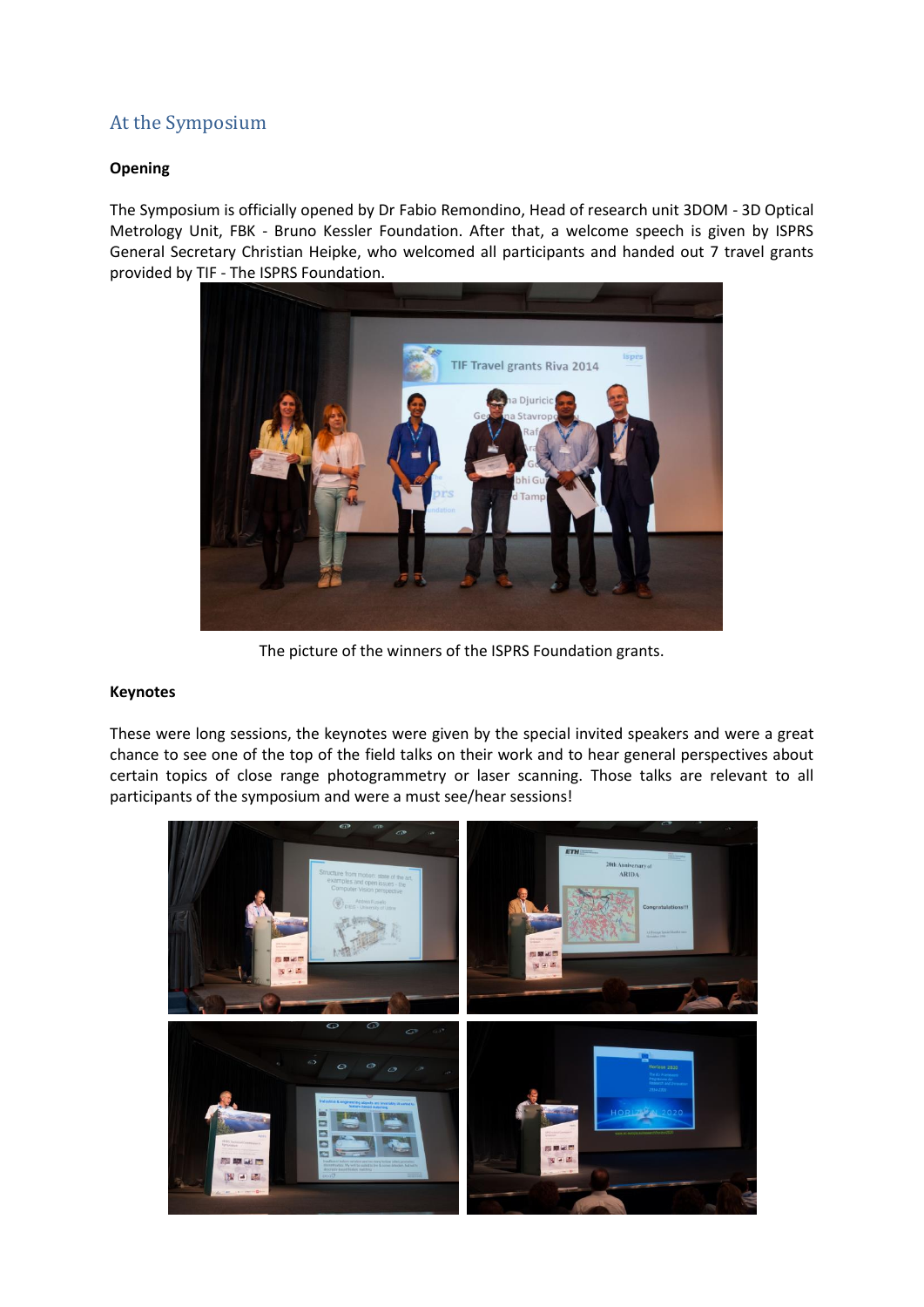#### **Oral Sessions**

Since there were parallel sessions, it was good that I had organised my personal programme in order to catch all interesting things related to my field of interest. The personal programme gave me a chance to work out what sessions I want to be in and when they are. I could then have a look at it and work out when to change session for another one or just to stay in the same room and see all the talks in one session. This really helps where and when you really need to go.



Sessions were interesting. Indeed, there were so many different topics, so many scientists from all over the world speaking with great enthusiasm about their research. I really liked to listen them. I saw many of different research projects displayed during 3 days of symposium. I was taking notes and also seeing people I know by name from the papers, but I never had opportunity to meet them before. It was very exciting to talk with some of them afterwards and to introduce myself.

#### **Poster Sessions**

I learned from poster presentations a lot. I used the opportunity to meet people there and to talk to them.



I was chatting with people and I also invite them to my poster presentation which I had on  $25<sup>th</sup>$  of June. My topic was "Potentials of small, lightweight and low cost Multi-Echo Laser Scanners for detecting Grape Berries" by A. Djuricic et al. submitted to ICWG I/Va. I prepared two types of my talk, short one and long one. If person didn't have time, I was using just the short version of my talk to introduce the main points of my research. Some people wanted first to read the poster and then to ask a questions. I received a lot of questions during the poster presentation but also afterwards,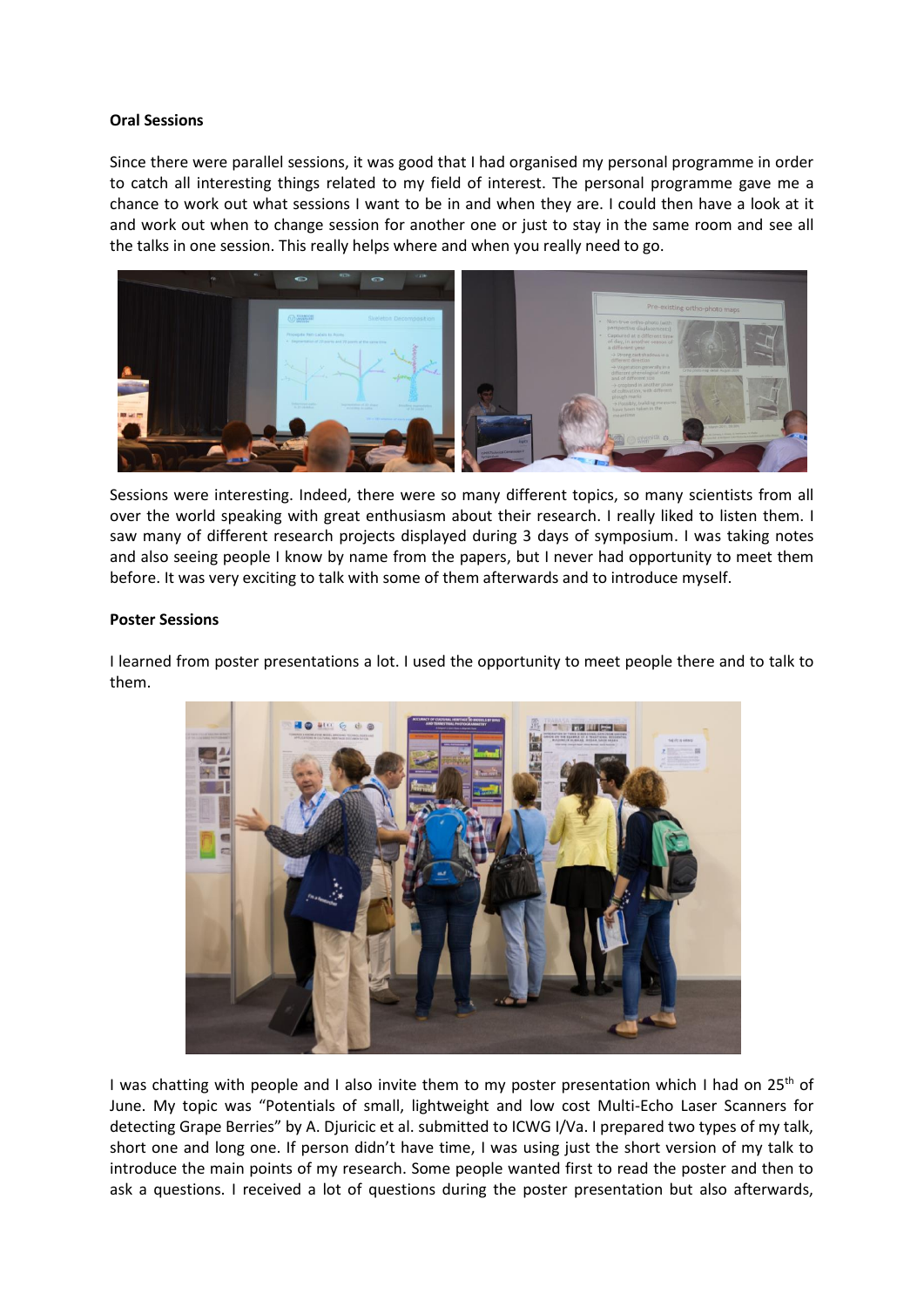during brake. All conversations were good and I found it interesting in many points. I felt like everything passed well. This was definitely a great experience for me. I am very thankful to my coauthors, Martin Weinmann and Boris Jutzi, who were supporting me all way long.



#### **Networking and Friends**

This event was a fantastic opportunity to meet the fellow PhD and Post-docs from my field. I enjoyed very much doing networking. I think that socializing is very important. Before arriving to Italy, I already checked out who of my colleagues is attending the symposium. It was a great opportunity to meet up with them (especially with the ones who are geographically far away). For example, I met with my ex-boss Dr Stefan Hinz and ex-supervisor Dr Boris Jutzi from Karlsruhe Institute of Technology (KIT) where I spent almost one year as guest researcher during 2013.

Beside that, I got in touch with many new people, with well-known faces and also with many young researchers. As much people you know, there is higher chance to share more your research and spread the idea of your work and receive their comments. It is fascinating how others see the things which I have not seen by myself.

I haven't done anything touristic in Riva, really, because there was no time for that – time schedule of the event was very intensive and I went back home on the same day when symposium was over. However, I think I liked the lake because I managed to swim half an hour on the first day.